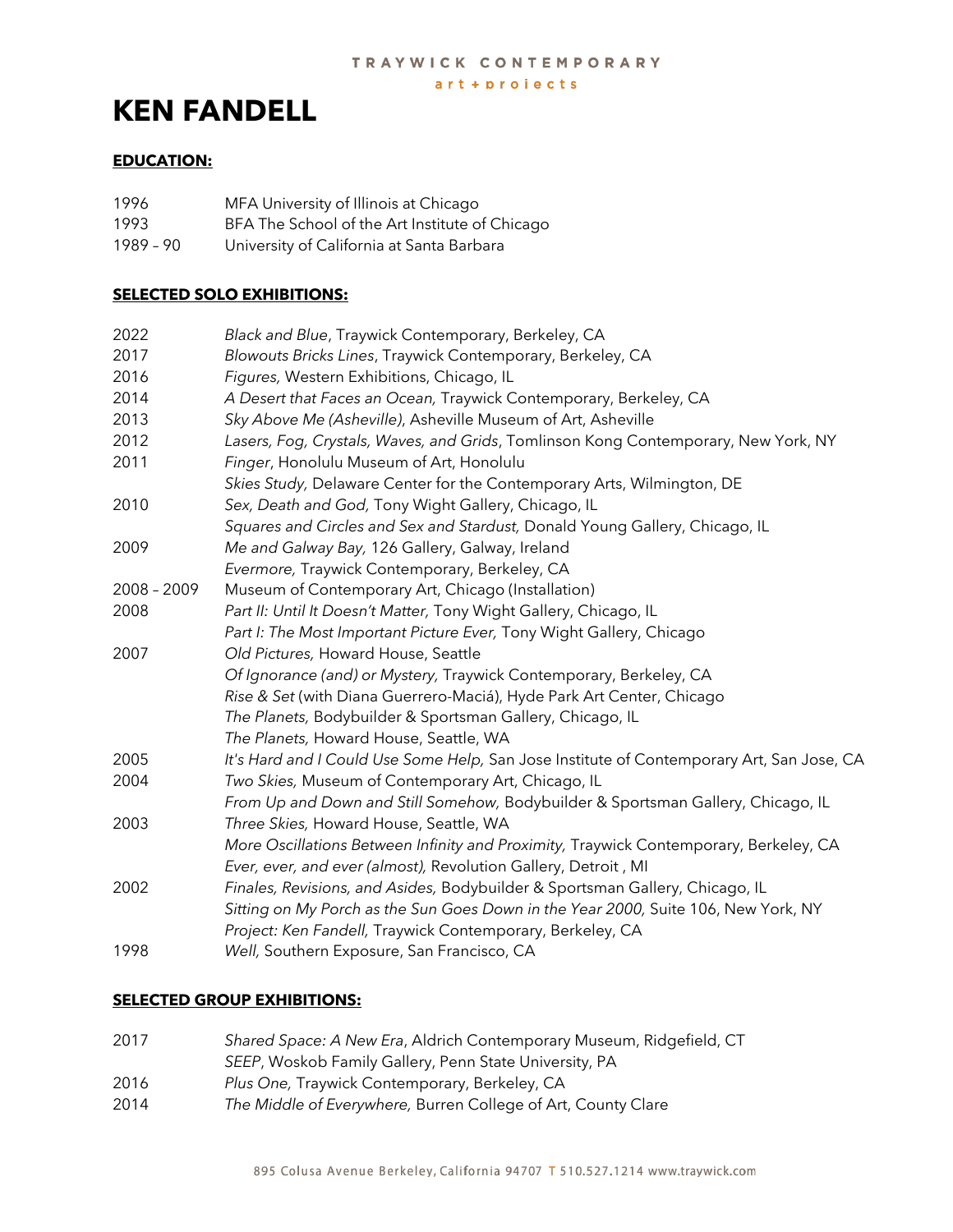## TRAYWICK CONTEMPORARY

art + projects

## **SELECTED GROUP EXHIBITIONS cont.:**

| 2013 | Transmissions, Marin Community Foundation, Novato, CA                                          |
|------|------------------------------------------------------------------------------------------------|
|      | Traces & Accumulations, Traywick Contemporary, Berkeley, CA                                    |
|      | Passing Time, Sandra & David Bakalar Gallery, MASS Art, Boston                                 |
|      | Word: A Group Text Show, Tomlinson Kong Gallery, New York                                      |
| 2012 | Strange Worlds/Altered Realities, Traywick Contemporary, Berkeley, CA                          |
|      | Shared Space, Pabellón Villanueva Photo España 2012, Madrid, Spain                             |
|      | Passing Time, The Ezra ad Cecile Zilkha Gallery, Wesleyan University, Middletown, CT           |
|      | Passing Time, Salina Art Center, Salina, KS                                                    |
|      | Passing Time, Peeler Art Center, DePauw University, Greencastle, IN                            |
|      | Write Now, Chicago Cultural Center, Chicago, IL                                                |
| 2011 | Wide-Eyed: Panoramic Photographs, Minneapolis Institute of Arts, Minneapolis, MN               |
|      | The Digital Eye: Photographic Art in the Electronic Age, Henry Art Gallery, Seattle, WA        |
|      | Chicago Chocolate Tour, Fourteen30 Contemporary, Portland, OR                                  |
|      | Space Out, Space In (curated by Scott Wolniak), Andrew Rafacz Gallery, Chicago, IL             |
|      | Vol. 2: Eyeball Witness, Roots and Culture Contemporary Art Center, Chicago, IL                |
|      |                                                                                                |
|      | Hang in There (curated by Jason Lazarus), Co-Prosperity Sphere, Chicago                        |
|      | New Wall Works, Maryland Art Place, Baltimore                                                  |
|      | Our Origins, Museum of Contemporary Photography, Chicago, IL                                   |
| 2010 | TypO, Gahlberg Gallery, Glen Ellyn, IL                                                         |
|      | Blueness, Ben Russell Gallery, Chicago, IL                                                     |
|      | Captured in Time, Art in Embassies, The U.S. Embassy, Paris, France 2009                       |
|      | Collection Highlights, Museum of Contemporary Photography, Chicago                             |
|      | almost surely, almost everywhere, Hamiltonian Gallery, Washington DC                           |
| 2008 | Collection Highlights, Museum of Contemporary Art, Chicago, IL                                 |
|      | Time is of the Essence: Contemporary Landscape Art, Asheville Art Museum, Asheville, NC        |
|      | Synthetic Supernova, Mixed Greens, New York, NY                                                |
| 2007 | EExposed: Defining Moments in Photography from the MCA Collection, Museum of                   |
|      | Contemporary Art, Chicago, IL                                                                  |
|      | In Words: The Art of Language, University Gallery, University of Delaware, Newark, DE          |
|      | Antennae, Houston Center for Photography, Houston, TX                                          |
| 2005 | Still, Things Fall from the Sky, California Museum of Photography, Riverside, CA               |
|      | Into the Midst, Mixture Contemporary, Houston, TX                                              |
|      | In the Neighborhood of Infinity, Sixteen: one Gallery, Santa Monica, CA                        |
| 2004 | Uncovered: Recent Acquisitions from the Artists' Books Collection, Museum of Contemporary      |
|      | Art, Chicago, IL                                                                               |
|      | The Great Indoors, San Francisco Art Institute, San Francisco, CA                              |
|      | Out of Place Two, Indianapolis Museum of Contemporary Art, Indianapolis, IN                    |
|      | Occurrences: the performative space of video, Betty Rymer Gallery, School of the Art Institute |
|      | of Chicago, Chicago, IL                                                                        |
| 2003 | Subvisuals, Dreizehnzwei, Vienna, Austria Drunk vs. Stoned, Gavin Brown's Enterprise, New      |
|      | York, NY                                                                                       |
|      | Acts of Futility, Bellevue Art Museum, Bellevue, WA                                            |
|      | There Goes My Hero, University of Northumbria Gallery, Newcastle, England                      |
|      | Red Square Film and Video Festival, Cincinnati Art Museum, Cincinnati                          |
|      | A Clearing (curated by Michael Wilson), Cover-Up, London                                       |
|      | Coming to Terms with the Everyday, Indiana University SoFA Gallery, Bloomington, IN            |
|      |                                                                                                |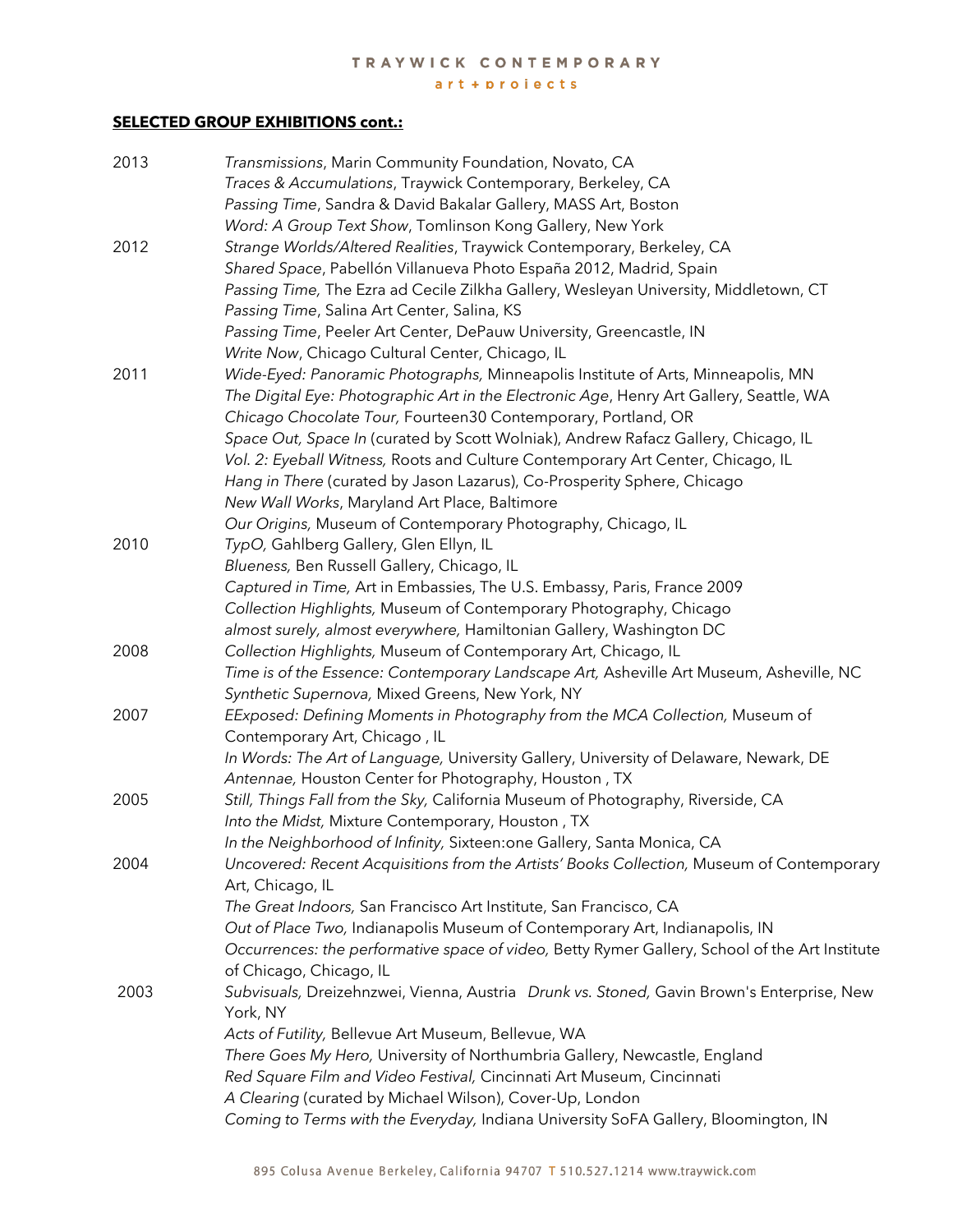### TRAYWICK CONTEMPORARY

#### $art + projects$

#### **SELECTED GROUP EXHIBITIONS cont.:**

| 2002 | The Body Present: Effigies: Decoys, and Other Equivalents, Museum of Contemporary Art,<br>Chicago, IL |
|------|-------------------------------------------------------------------------------------------------------|
|      | About The Mind (Not Everything You Always Wanted To Know), Queens Museum of Art,                      |
|      | Queens, New York, NY                                                                                  |
|      | Tasty Dog, Ateiler Top 25, Krems, Austria                                                             |
|      | Sculpture in Chicago Now II, Columbia College, Chicago, IL                                            |
| 2001 | SOUND VIDEO IMAGES OBJECTS, Donald Young Gallery, Chicago, IL                                         |
|      | Under the Impression That When You Were Walking Forward You Would End Up Further                      |
|      | Onward, Bodybuilder & Sportsman Gallery, Chicago, IL                                                  |
|      | In Through the Outdoors, Traywick Contemporary, Berkeley, CA                                          |
|      | Group Show of Gallery Artists, Bodybuilder & Sportsman Gallery, Chicago, IL                           |
|      | Lifelike: Alternative Realities in Recent Photography, Rockford Art Museum, IL                        |
| 2000 | Bad Directions, Gallery 312, Chicago, IL                                                              |
|      | Techno - Residium, Cerritos College Art Gallery, Cerritos, CA                                         |
| 1999 | Lost Horizons: California Landscapes, Peter Miller Gallery, Chicago                                   |
|      | Fact or Fiction, Red Chair Gallery, Kansas City, MO                                                   |
|      | Depth of Field, Peter Miller Gallery, Chicago, IL                                                     |
| 1998 | Ordinary Magic, 9251/2 Tularosa, Los Angeles, CA                                                      |
|      | Baywatch, DePaul University Art Gallery, Chicago, CA                                                  |
| 1997 | Distractions, TBA Space, Chicago, IL                                                                  |
|      | Road Show '97, Bronwyn Keenan Gallery, New York, NY                                                   |
|      | DiLeia Contemporary, Redundant Redundant, Cincinnati, OH                                              |
| 1996 | Profiles, Randolph Street Gallery, Chicago, IL                                                        |
|      | Glow, New Langton Arts, San Francisco                                                                 |
|      | Whoosh, Gallery 400, Chicago Tag (about play), Hyde Park Art Center, Chicago, IL                      |
|      | Custom Complex, Helen Lindhurst Gallery, Los Angeles, CA                                              |

## **SELECTED COLLECTIONS:**

The Crocker Art Museum, Sacramento, CA The Brooklyn Museum of Art, New York, NY Fidelity Investments, Boston, MA Vulcan, Seattle, WA Museum of Modern Art, New York, NY Museum of Contemporary Art, Chicago, IL Museum of Contemporary Photography, Chicago, IL The Microsoft Collection, Seattle, WA Bank of America, Chicago, IL Charles Schwab & Co, San Francisco, CA The Columbus Museum of Art, Columbus. OH Ashville Art Museum, NC Collection of Peter Norton, Santa Monica, CA City of Chicago, IL The Embassy of the United States of America, Bulgaria The Contemporary Art Museum, St. Louis, MO The Cleveland Clinic Foundation, OH The Jones Collection, AT&T Stadium, Arlington, TX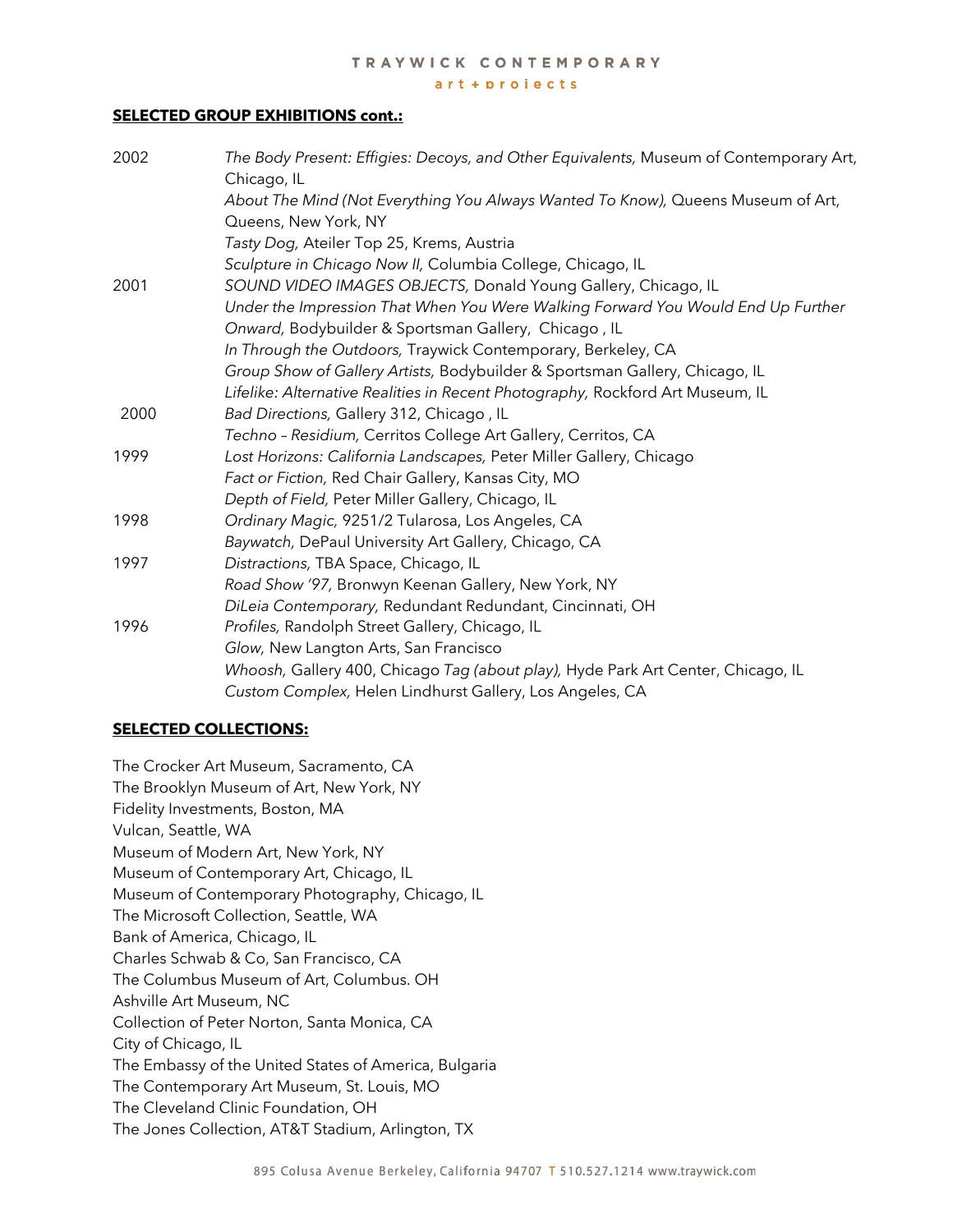#### TRAYWICK CONTEMPORARY  $art + projects$

### **AWARDS AND GRANTS:**

Artadia Award in the Visual Arts Louis Comfort Tiffany Foundation Polk Bros. Foundation The University of Illinois at Chicago Merit Graduate Scholarship The School of the Art Institute of Chicago Merit Scholarship

## **SELECTED PUBLICATIONS:**

| 2017 | Square Cylinder Review Ken Fandell @ Traywick                                              |
|------|--------------------------------------------------------------------------------------------|
|      | Visual Art Source Editorial: Blowouts Bricks Lines at Traywick Contemporary                |
| 2015 | East Bay Monthly (Berkeley, CA) Traywick Shows off Ken Fandell's Subjective Lens           |
|      | San Francisco Arts Monthly (San Francisco, CA) Ken Fandell                                 |
| 2013 | East Bay Express (Berkeley, CA) Materials in Procession                                    |
|      | SFAQ (San Francisco, CA) 'Traces and Accumulations' at Traywick Contemporary in Berkeley   |
|      | Boston Globe (Boston, MA) What's Up In Boston                                              |
| 2012 | IN New York, Opposites Attract                                                             |
|      | Honolulu Star Advertiser (Honolulu, HI) Consulting a Medium                                |
|      | Visual Art Source Editorial: Features - Strange Worlds/Altered Realities at Traywick       |
|      | Contemporary                                                                               |
| 2011 | Sheridan Road (Chicago, IL) The Magical Comedy of Ken Fandell                              |
|      | Chicago, IL)<br>Quintessential New Trier (                                                 |
|      | Tour de Art Chicago Art Magazine (Chicago, IL) Ken Fandell at Donald Young Gallery         |
|      | Sheridan Road (Lake Forest, IL) The Magical Comedy of Ken Fandell                          |
|      | UlltraPDX (Portland, OR) Chicago Chocolate Tour                                            |
|      | F NewsMagazine (Chicago, IL)'Chicago Chocolate Tour' Take Portland                         |
|      | Trickhouse Too Much                                                                        |
|      | Quintessential New Trier (Winnetka, IL) Tour de Art                                        |
| 2010 | Chicagoist (Chicago, IL) Sex, Death and God                                                |
|      | Chicago Art Magazine (Chicago, IL) Ken Fandell at Donald Young Gallery                     |
|      | Chicagoist (Chicago, IL) An Interview with Ken Fandell                                     |
| 2009 | Galway Advertiser (Galway, Ireland) A tongue-in-cheek view of Galway for TULCA             |
|      | The East Bay Express (Oakland, CA) Decoys: Two Artists Come to Terms with Unreality        |
| 2008 | Chicago Sun-Times (Chicago, IL) No Fooling: Tony Wight Gallery Re- opens on 'Serious' Note |
|      | Time Out Chicago (Chicago, IL) Reviews: Ken Fandell                                        |
| 2007 | The Philadelphia Inquirer (Philadelphia, PA) The Power of Language as Image                |
|      | Chicago Tribune (Chicago, IL) One Fine Day                                                 |
|      | ArtsHouston (Houston, TX) Antennae                                                         |
| 2006 | Artforum International (New York, NY) Ken Fandell                                          |
|      | Art in America (New York, NY) Ken Fandell                                                  |
| 2005 | Los Angeles Times (Los Angeles, CA) Things Fall                                            |
|      | Seattle Weekly (Seattle, WA) Visual Arts Pick                                              |
|      | Seattle Times (Seattle, WA) Flat Objects Gain Fresh Dimension                              |
|      | Chicago Magazine (Chicago, IL) Studio City                                                 |
|      | Chicago Tribune (Chicago, IL) Things fall into place for "Sky" group show                  |
|      | Missoula Independent Magazine (Missoula, MT) Ambitious Art                                 |
|      | Art Access (Seattle, WA) Partners                                                          |